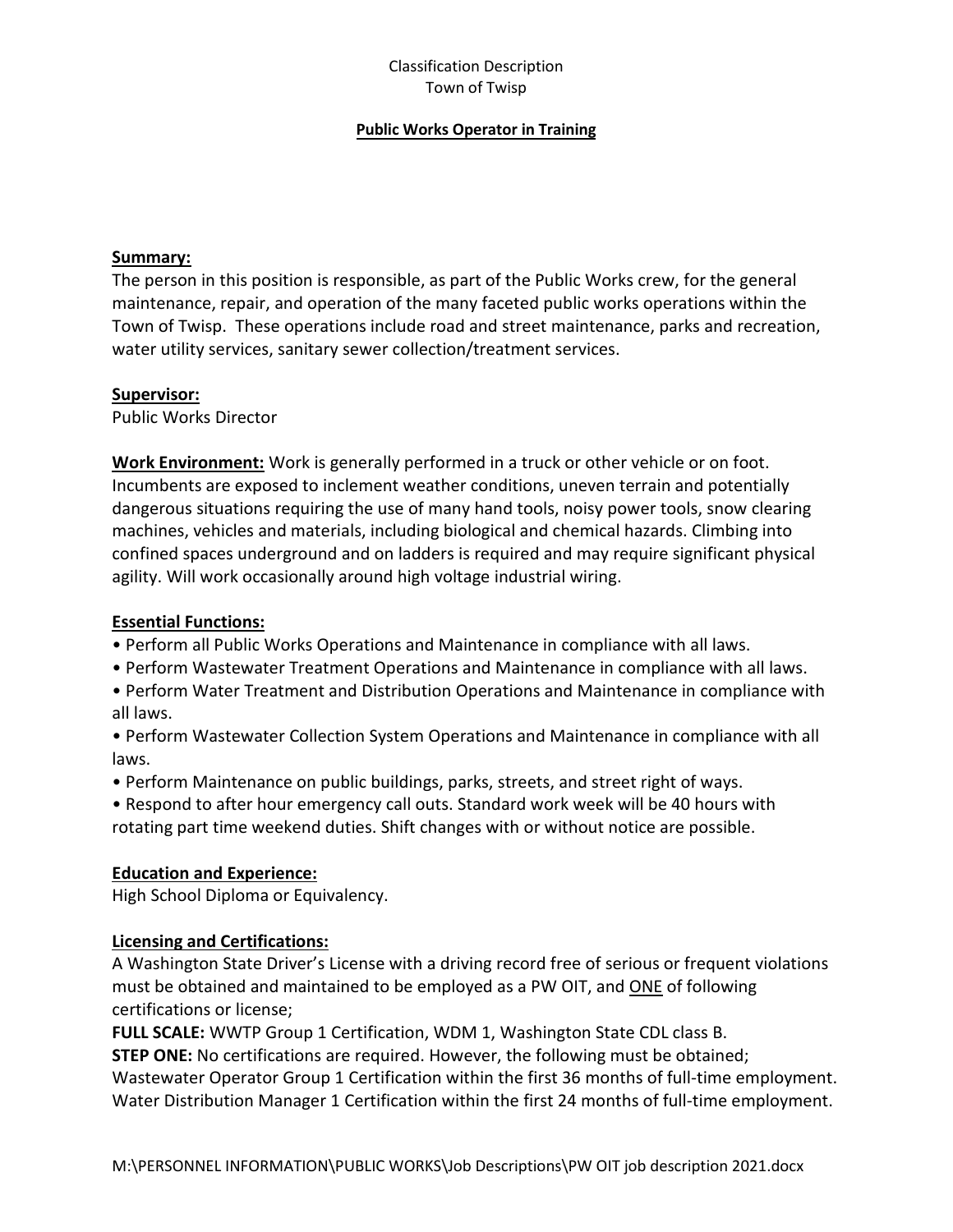# **Knowledge Skills and Abilities**

- Must possess knowledge of principles, practices, methods, materials and equipment used in the construction and maintenance of water treatment and distribution, wastewater treatment and collections, streets, storm drainage, parks and building maintenance.
- Perform heavy manual labor work under adverse and varied climatic conditions.
- Lead, supervise or train fellow employees as required.
- Follow specific oral and written instructions.
- Read, write, and perform mathematical calculations required as needed by the position.
- Work independently with minimal direct supervision.
- Operate all equipment and perform all duties required of the position within the prescribed probationary period.
- Work effectively with fellow employees, outside agencies, contractors, elected officials and the general public.
- Accurately and legibly document completed work.

This job description is intended to provide an overview of the requirements of the position. As such, it is not necessarily all inclusive, and the job may require other essential and/or nonessential functions, tasks, duties, or responsibilities not listed herein. Management reserves the sole right to add, modify, or exclude any essential or non-essential requirement at any time with or without notice. Nothing in this job description nor by the completion of any requirement of the job by the employee is intended to create a contract of employment of any type.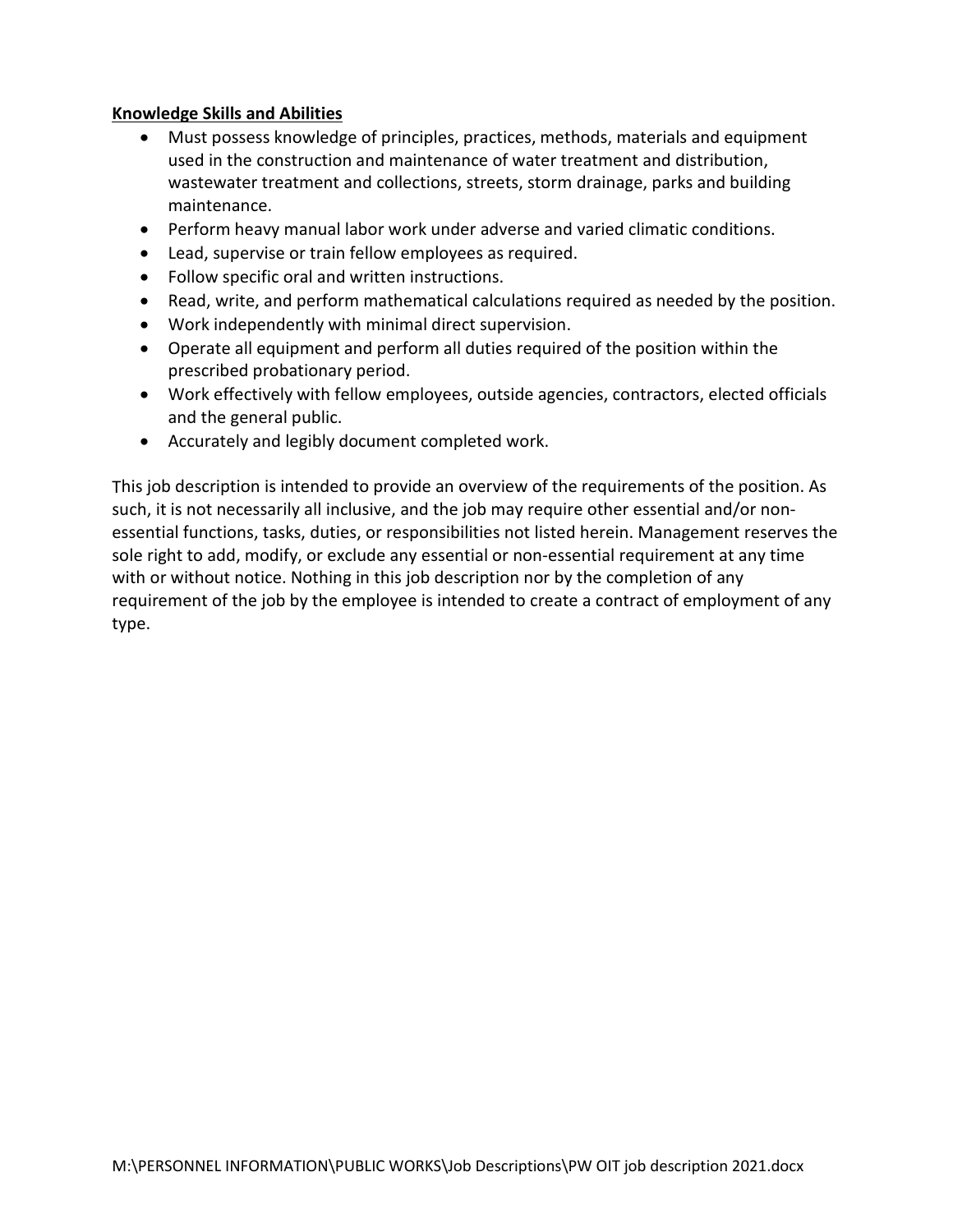## Classification Description Town of Twisp

### **Public Works Operator 1**

### **Summary:**

The person in this position is responsible, as part of the Public Works crew, for the general maintenance, repair, and operation of the many faceted public works operations within the Town of Twisp. These operations include road and street maintenance, parks and recreation, water utility services, sanitary sewer collection/treatment services.

#### **Supervisor:**

Public Works Director

**Work Environment:** Work is generally performed in a truck or other vehicle or on foot. Incumbents are exposed to inclement weather conditions, uneven terrain and potentially dangerous situations requiring the use of many hand tools, noisy power tools, snow clearing machines, vehicles and materials, including biological and chemical hazards. Climbing into confined spaces underground and on ladders is required and may require significant physical agility. Will work occasionally around high voltage industrial wiring.

# **Essential Functions:**

- Perform all Public Works Operations and Maintenance in compliance with all laws.
- Perform Wastewater Treatment Operations and Maintenance in compliance with all laws.
- Perform Water Treatment and Distribution Operations and Maintenance in compliance with all laws.
- Perform Wastewater Collection System Operations and Maintenance in compliance with all laws.
- Perform Maintenance on public buildings, parks, streets, and street right of ways.

• Respond to after hour emergency call outs. Standard work week will be 40 hours with rotating part time weekend duties. Shift changes with or without notice are possible.

# **Education and Experience:**

High School Diploma or Equivalency.

### **Licensing and Certifications:**

A Washington State Commercial Driver's License Class B with a driving record free of serious or frequent violations must be obtained and maintained to be employed as a PW Operator 1, AND the following certifications;

**FULL SCALE:** Wastewater Operator Group 1 Certification, Water Distribution Manager 1 Certification.

**STEP ONE:** Must possess one of the above operator certifications.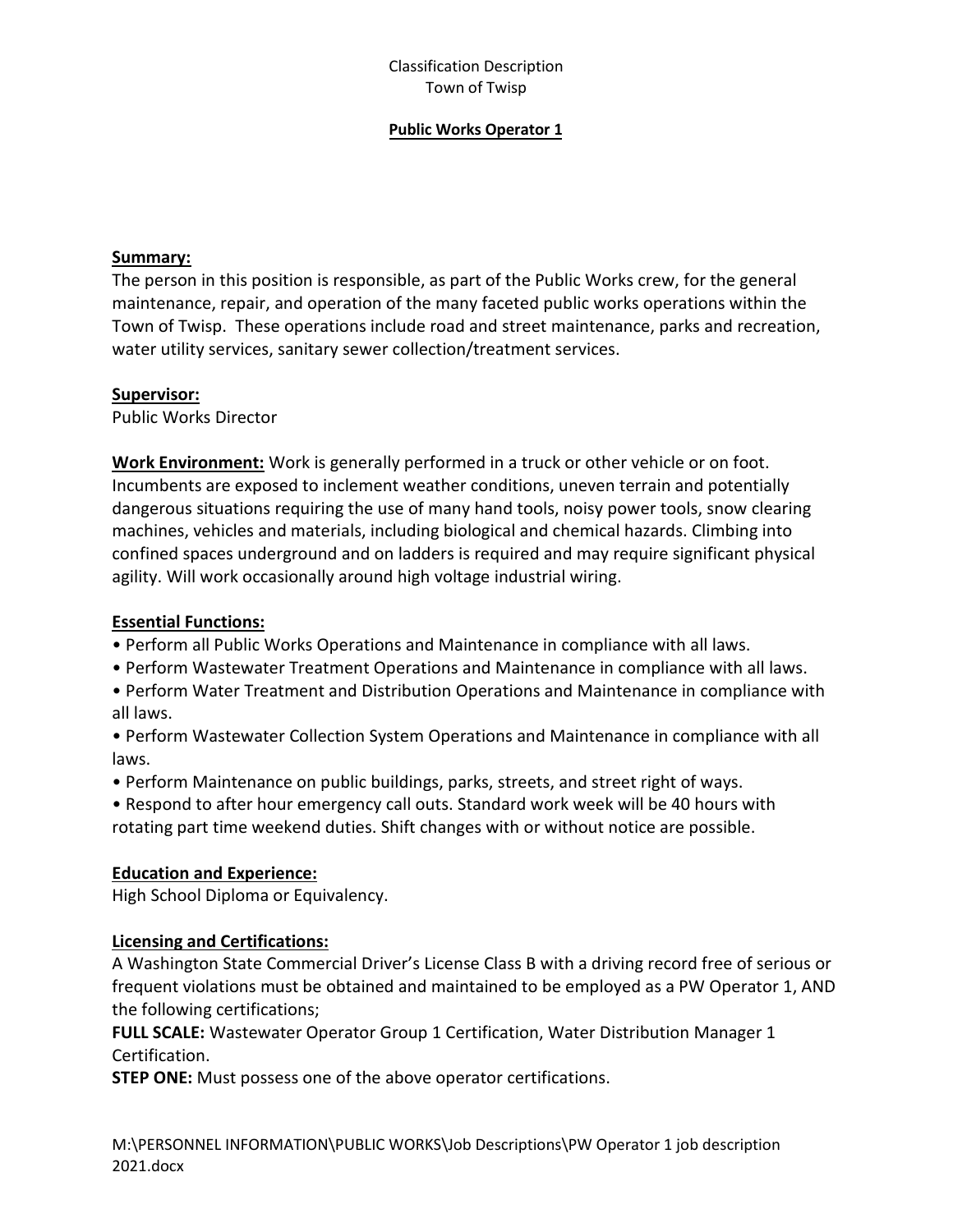# **Knowledge Skills and Abilities**

- Must possess knowledge of principles, practices, methods, materials and equipment used in the construction and maintenance of water treatment and distribution, wastewater treatment and collections, streets, storm drainage, parks and building maintenance.
- Perform heavy manual labor work under adverse and varied climatic conditions.
- Lead, supervise or train fellow employees as required.
- Follow specific oral and written instructions.
- Read, write, and perform mathematical calculations required as needed by the position.
- Work independently with minimal direct supervision.
- Operate all equipment and perform all duties required of the position within the prescribed probationary period.
- Work effectively with fellow employees, outside agencies, contractors, elected officials and the general public.
- Accurately and legibly document completed work.

This job description is intended to provide an overview of the requirements of the position. As such, it is not necessarily all inclusive, and the job may require other essential and/or nonessential functions, tasks, duties, or responsibilities not listed herein. Management reserves the sole right to add, modify, or exclude any essential or non-essential requirement at any time with or without notice. Nothing in this job description nor by the completion of any requirement of the job by the employee is intended to create a contract of employment of any type.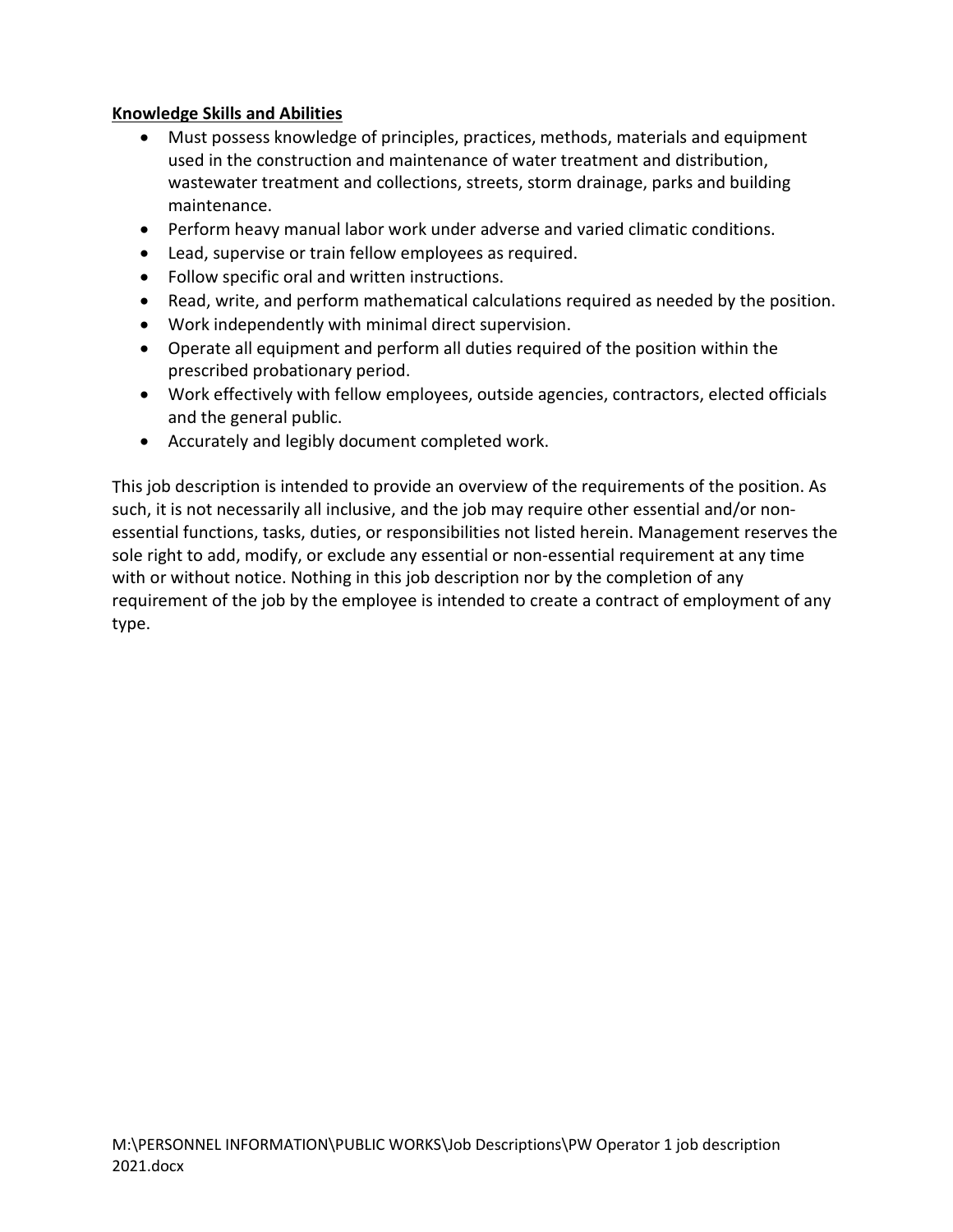## Classification Description Town of Twisp

#### **Public Works Operator 2**

#### **Summary:**

The person in this position is responsible, as part of the Public Works crew, for the general maintenance, repair, and operation of the many faceted public works operations within the Town of Twisp. These operations include road and street maintenance, parks and recreation, water utility services, sanitary sewer collection/treatment services.

#### **Supervisor:**

Public Works Director

**Work Environment:** Work is generally performed in a truck or other vehicle or on foot. Incumbents are exposed to inclement weather conditions, uneven terrain and potentially dangerous situations requiring the use of many hand tools, noisy power tools, snow clearing machines, vehicles and materials, including biological and chemical hazards. Climbing into confined spaces underground and on ladders is required and may require significant physical agility. Will work occasionally around high voltage industrial wiring.

# **Essential Functions:**

- Perform all Public Works Operations and Maintenance in compliance with all laws.
- Perform Wastewater Treatment Operations and Maintenance in compliance with all laws.
- Perform Water Treatment and Distribution Operations and Maintenance in compliance with all laws.
- Submit necessary reports and test results to proper regulatory agencies to maintain compliance with the Town's NPDES permit and Water Permit.
- Perform Wastewater Collection System Operations and Maintenance in compliance with all laws.
- Perform Maintenance on public buildings, parks, streets, and street right of ways.
- Respond to after hour emergency call outs. Standard work week will be 40 hours with rotating part time weekend duties. Shift changes with or without notice are possible.

### **Education and Experience:**

High School Diploma or Equivalency.

# **Licensing and Certifications:**

A Washington State Commercial Driver's License Class B with a driving record free of serious or frequent violations must be obtained and maintained to be employed as a PW Operator 2, AND the following certifications;

**FULL SCALE:** Wastewater Operator Group 2 Certification, Water Distribution Manager 2 Certification.

M:\PERSONNEL INFORMATION\PUBLIC WORKS\Job Descriptions\PW Operator 2 job description 2021.doc